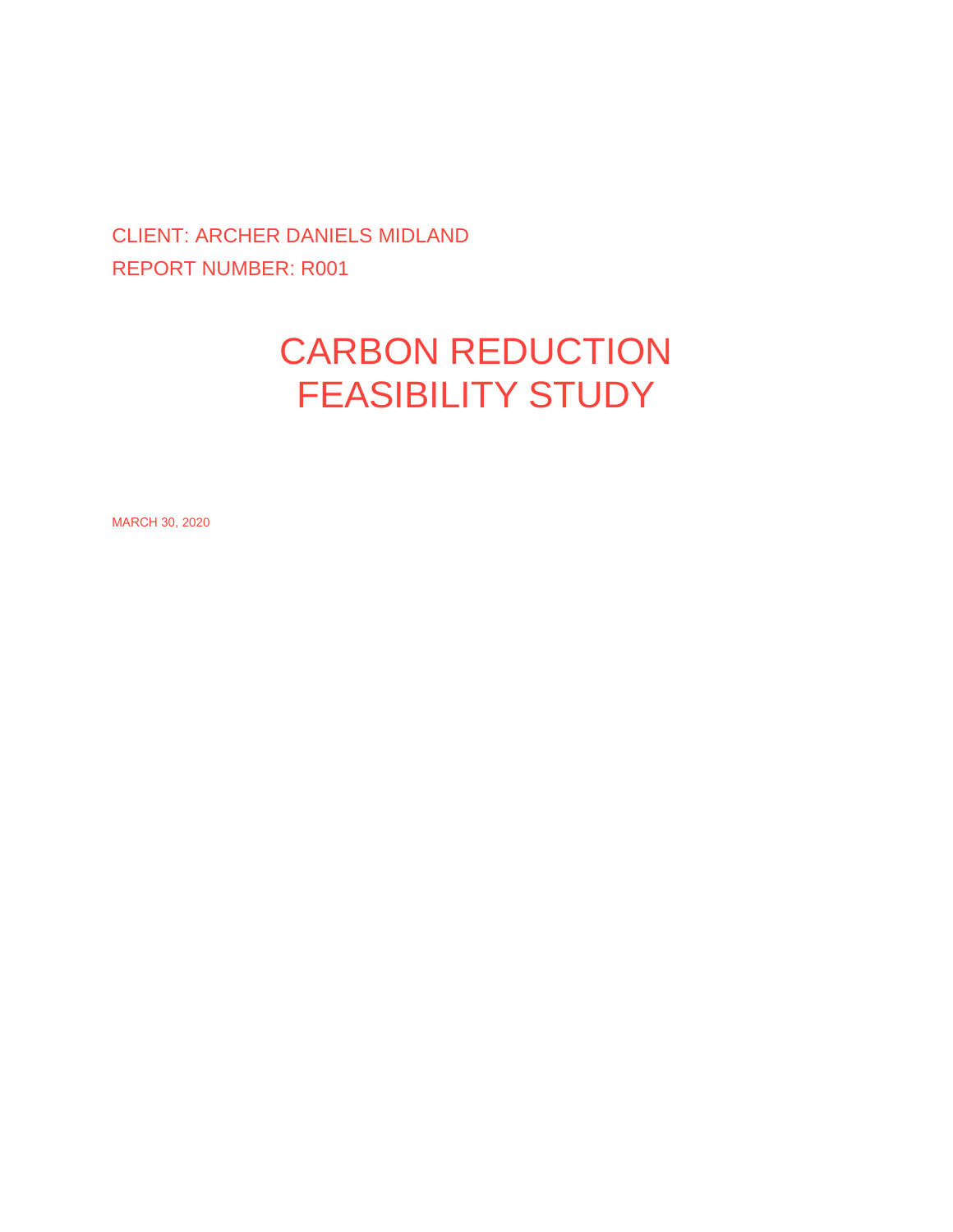# $N5$

# **TABLE OF CONTENTS**

| Most Impactful Reduction Options7 |
|-----------------------------------|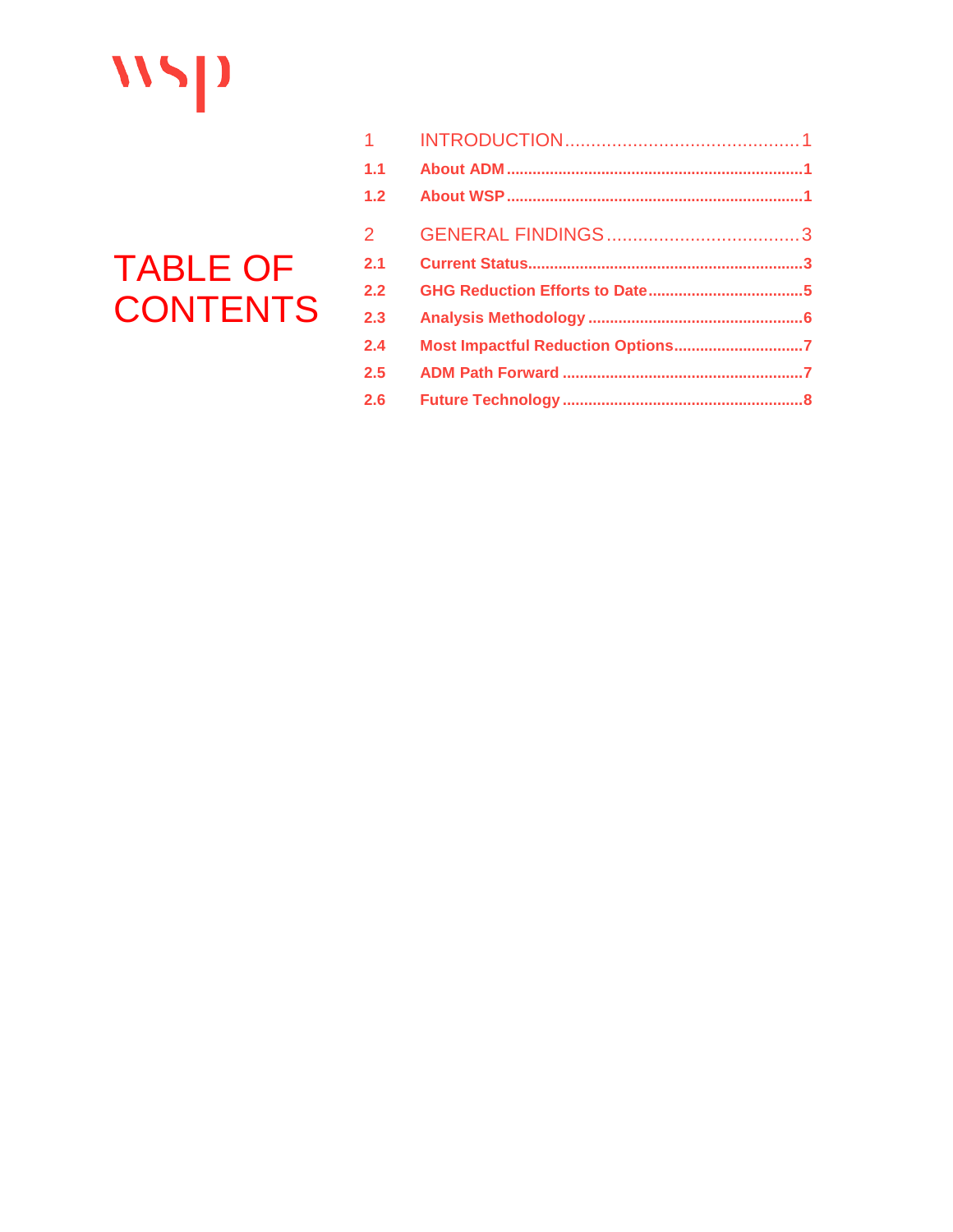# <span id="page-2-0"></span>1 INTRODUCTION

Archer Daniels Midland (ADM) has retained WSP USA to assist with their greenhouse gas (GHG) emissions reduction planning. ADM has identified and quantified numerous emission reduction projects at its facilities. WSP has reviewed the assumptions and results of ADM's analysis, and has identified several additional projects that ADM may utilize to continue its journey to reduce greenhouse gas emissions globally in keeping with its commitment to mitigate the effects of climate change.

This report summarizes the work of ADM and WSP and provides the underpinning for the greenhouse gas reduction goal that ADM will pursue over the next 15 years. The report also discusses technologies that, while not available or feasible at this time, may become more feasible for ADM to implement in the future.

# <span id="page-2-1"></span>1.1 ABOUT ADM

For more than a century, the people of Archer Daniels Midland Company (NYSE: ADM) have transformed crops into products that serve the vital needs of a growing world. Today ADM is one of the world's largest agricultural processors and food ingredient providers, with approximately 40,000 employees serving customers in nearly 200 countries. With a global value chain that includes approximately 450 crop procurement locations, more than 330 food and feed ingredient manufacturing facilities, 62 innovation centers and the world's premier crop transportation network, ADM connects the harvest to the home, making products for food, animal feed, industrial and energy uses.

To enhance the efficiency of transporting large quantities of raw materials and finished products between the company's procurement facilities and processing plants, and also the final delivery of products to its customers around the world, the company owns approximately 1,800 barges, 12,000 rail cars, 360 trucks, 1,200 trailers, 100 boats, and 10 oceangoing vessels; and leases, under operating leases, approximately 610 barges, 16,400 rail cars, 240 trucks, 190 trailers, 4 boats, and 12 oceangoing vessels.

# <span id="page-2-2"></span>1.2 ABOUT WSP

WSP Global is one of the world's leading engineering professional services consulting firms. WSP is dedicated to local communities and propelled by international brainpower. WSP employs technical experts and strategic advisors including engineers, technicians, scientists, architects, planners, surveyors and environmental specialists, as well as other design, program and construction management professionals. The company designs lasting solutions in the Property & Buildings, Transportation & Infrastructure, Environment, Industry, Resources (including Mining and Oil & Gas) and Power & Energy sectors as well as project delivery and strategic consulting services. With 48,000 talented people in more than 430 offices across 40 countries, WSP develops projects that will help societies grow for lifetimes to come.

WSP USA is the U.S. operating company of WSP Global, with more than 9,500 people in 100 offices across the U.S.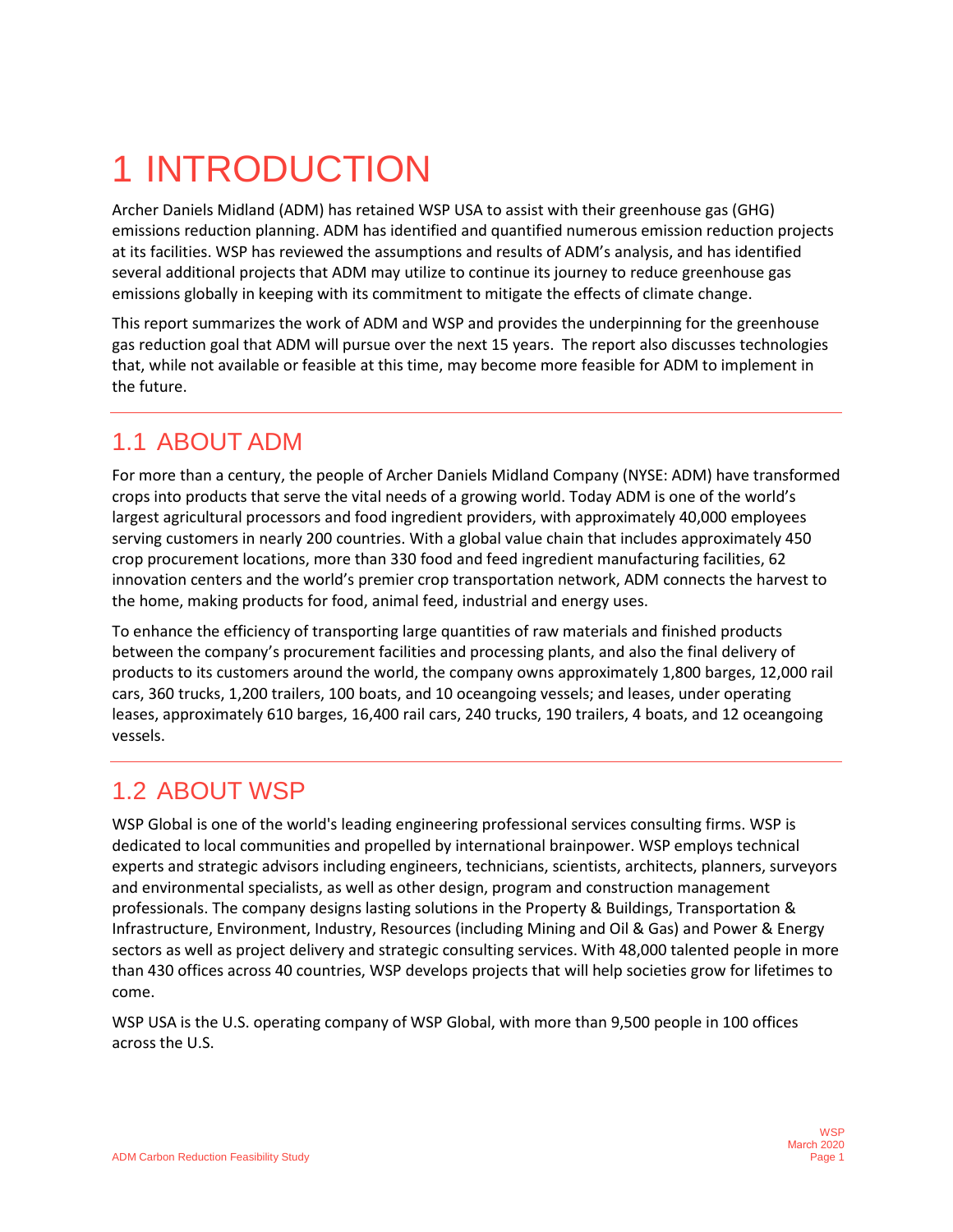Within WSP USA, multidisciplinary sustainability, energy and climate change teams bring a balance of technical and strategic experience, collaborating with our clients to unlock opportunities to reduce cost, create brand value and mitigate risk across the value chain, ultimately building more resilient organizations that can thrive in a changing market. WSP supports clients across sectors by providing strategy and planning, as well as operational and technical expertise. WSP's employees are passionate about contributing to their clients' successes through depth of expertise, collaborative approaches and unique perspectives on the market.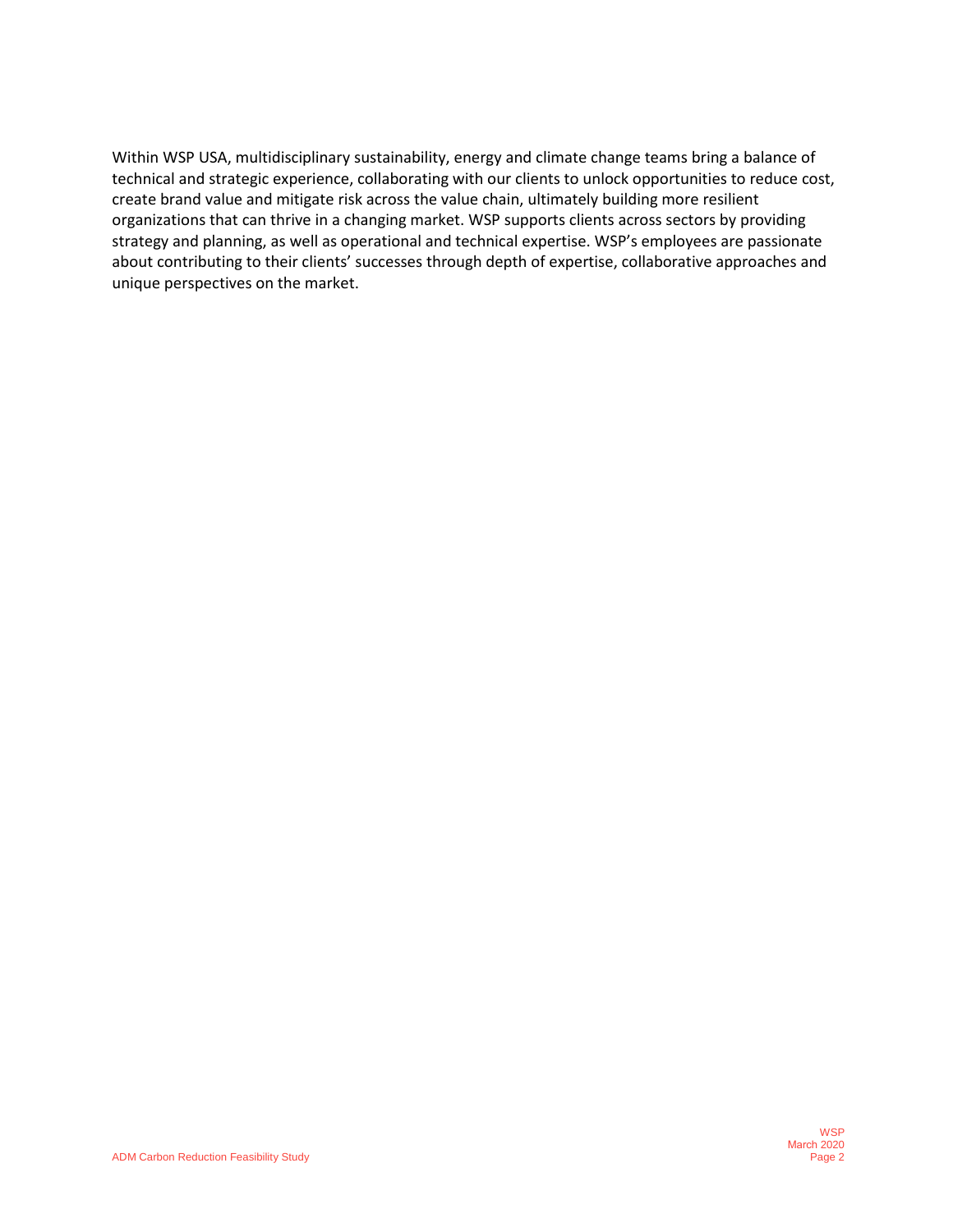# <span id="page-4-0"></span>2 GENERAL FINDINGS

# <span id="page-4-1"></span>2.1 CURRENT STATUS

As a global enterprise, climate change is an issue that has implications for all ADM employees, stakeholders, the communities in which it operates, and all aspects of its business. ADM has a global industrial footprint, and responsibility to lower emissions related to its operations and business activities. What's more, the agricultural supply chain – with which ADM is closely associated – contains a variety of emissions sources, as well as potential emission sequestration capabilities.

Many ADM processing facilities have significant electrical and thermal energy needs. They generally burn fuel onsite to generate electricity and thermal energy, and purchase electricity from the grid to cover additional electricity needs. As with most industrial companies, ADM has focused on improving process efficiency and other projects to reduce energy use, and there will continue to be opportunities to further reduce. However, the facilities will continue to require significant thermal and electrical energy.

#### *2.1.1 – CLIMATE CHANGE RISK*

ADM has identified operational and financial risks associated with climate change in the ADM SEC 10k and Proxy statement. In addition, as climate change and global carbon emissions continue to be a focus around the globe, the company has seen an increase in inquiries from customers, investors, NGOs, and private citizens.

To mitigate these operational, financial and reputational risks, ADM worked to address climate change through three key areas of focus:

- Renewable product and process innovations, such as the carbon sequestration project in Decatur, Illinois;
- Supply chain commitments, such as ADM's No-Deforestation policy; and
- A strategic approach to operational excellence, which emphasizes enhancing the efficiency of production plants throughout global operations, including oversight by a centralized energy management team that enables ADM to identify and share successful programs across business or geographic regions.

#### *2.1.2 FUEL USAGE*

ADM operations rely on heat and electricity. Through the use of onsite co-generation, both energy types are generated and used increasing efficiency. Throughout its global operations, ADM uses many types of fuel in addition to purchasing electricity from the grid. Fuel types used in ADM operations are divided into five categories: purchased energy which includes electricity and steam generated offsite (5,060,000 MWh); coal including bituminous and subbituminous (28,600,000 MWh); natural gas (20,700,000 MWh); biogenic sources such as biodiesel, ethanol, biogas, and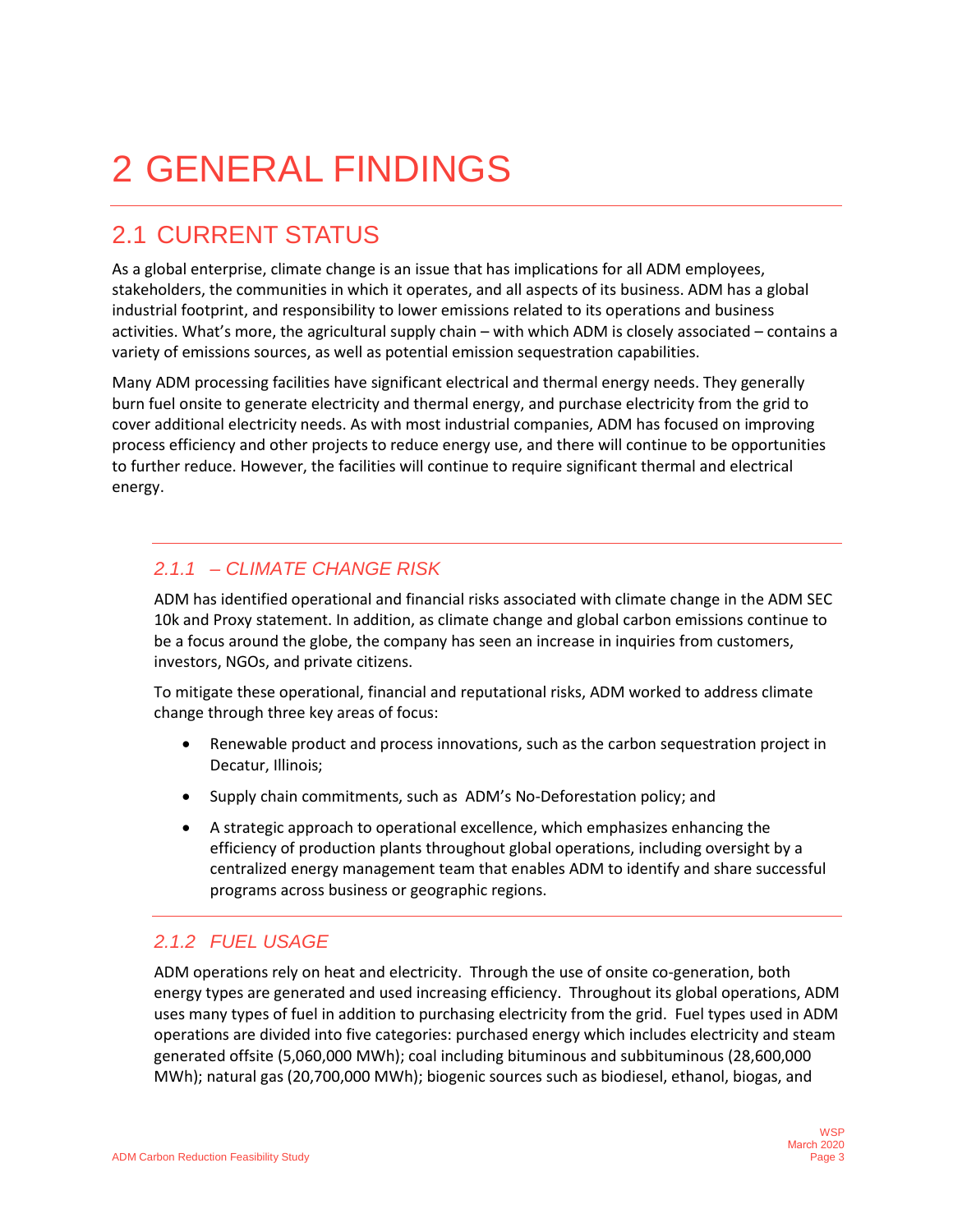

biomass including agricultural products and wood (5,170,000 MWh); and petroleum products including diesel fuel, lubricants, kerosene, and jet fuel (2,510,000 MWh).

The fossil fuels ADM currently uses have reasonable cost, a well-defined supply chain, and a reliable and plentiful supply, but they also have an environmental impact. All these issues were considered in this feasibility study.

#### *2.1.3 CARBON FOOTPRINT*

Each year, ADM calculates its global GHG emissions. The footprint is defined by ADM operational control and includes emissions from stationary and mobile combustion, processing, and leakage (fugitive emissions). ADM's largest facilities have continuous emissions monitoring systems to measure actual  $CO<sub>2</sub>$  emitted to the atmosphere. Emissions from other facilities and sources are calculated using emission factors from IEA, US EPA, and The Climate Registry. ADM tracks and calculates emissions of all 6 Kyoto Protocol gases  $-$  CO<sub>2</sub>, CH<sub>4</sub>, N<sub>2</sub>O, SF<sub>6</sub>, HFC, and PFC in addition to certain other refrigerants. Emissions are broken down by scope – Scope 1 is comprised of direct, onsite emissions including mobile and stationary combustion, processing, and leakage (fugitive emissions); Scope 2 includes emissions from energy generated offsite but used onsite such as electricity and steam purchased from utility providers; and Biogenic emissions which come from the combustion or fermentation of biological materials. Scope 3 emissions from ADM's supply chain are calculated and reported through CDP but not discussed in this document.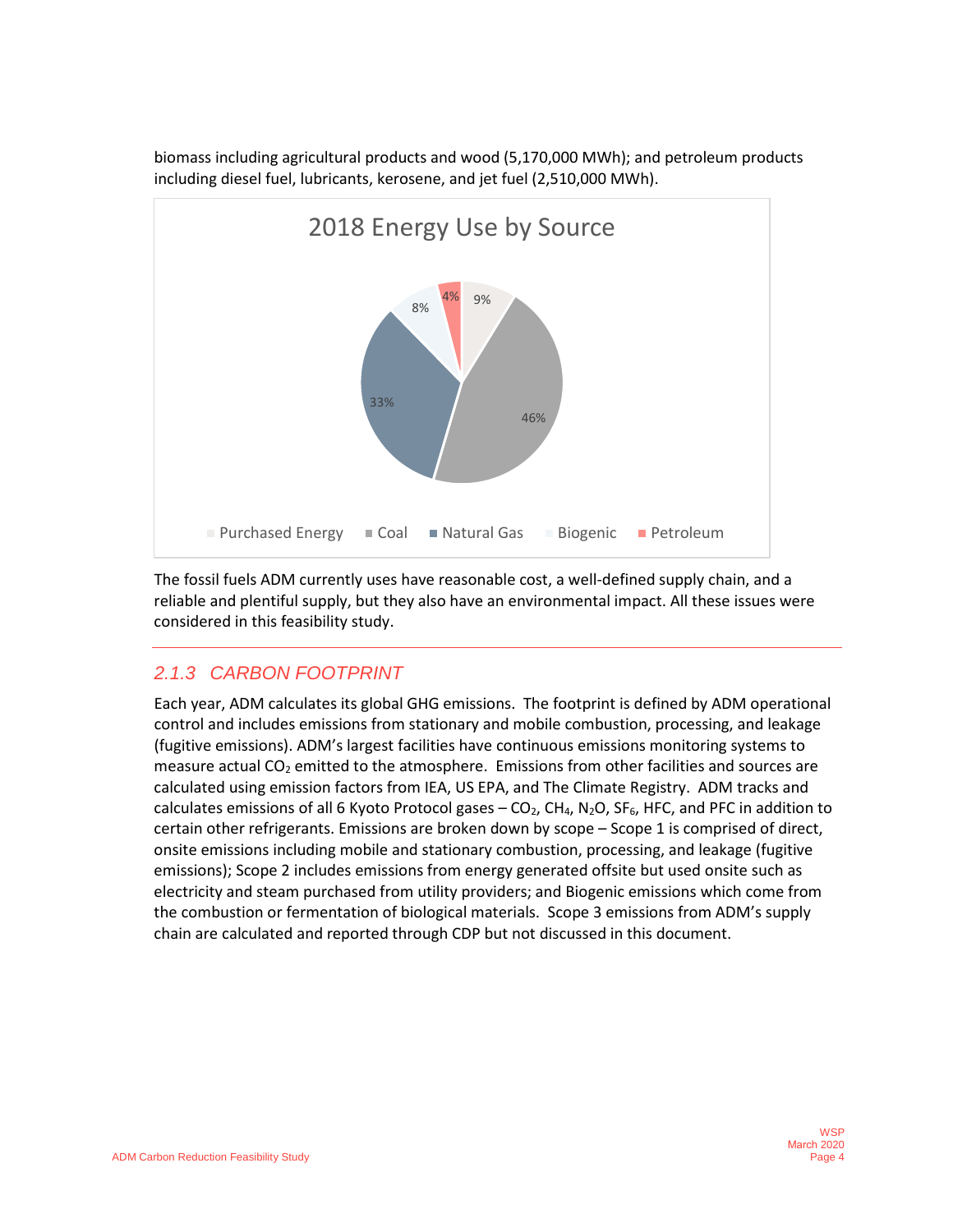|                      | MT CO2e    |
|----------------------|------------|
| Scope 1              | 14,523,000 |
| Scope 2              | 2,840,000  |
| Sequestration        | $-525,000$ |
| <b>ADM Footprint</b> | 16,838,000 |
| Biogenic             | 5,537,000  |





# <span id="page-6-0"></span>2.2 GHG REDUCTION EFFORTS TO DATE

In 2011, ADM set reduction goals for energy, emissions, water and waste. The goal was to reduce emissions intensity by 15% over the 2010 baseline by 2020. Intensity was calculated using metric tons of raw material processed.

Emissions from ADM operations are primarily a function of energy use and the type of fuel used by the Company to power its operations. Reduction efforts have been primarily focused on improving energy efficiency. ADM utilizes a centralized energy management team that enables the Company to identify and share successful programs and practices from projects at one site across business or geographic regions. Through energy "treasure hunts" and efficiency projects, ADM identified and implemented hundreds of energy-saving projects at its facilities. These projects – ranging from pump and fan operations to exhaust heat recovery, process controls optimization and improved data-management –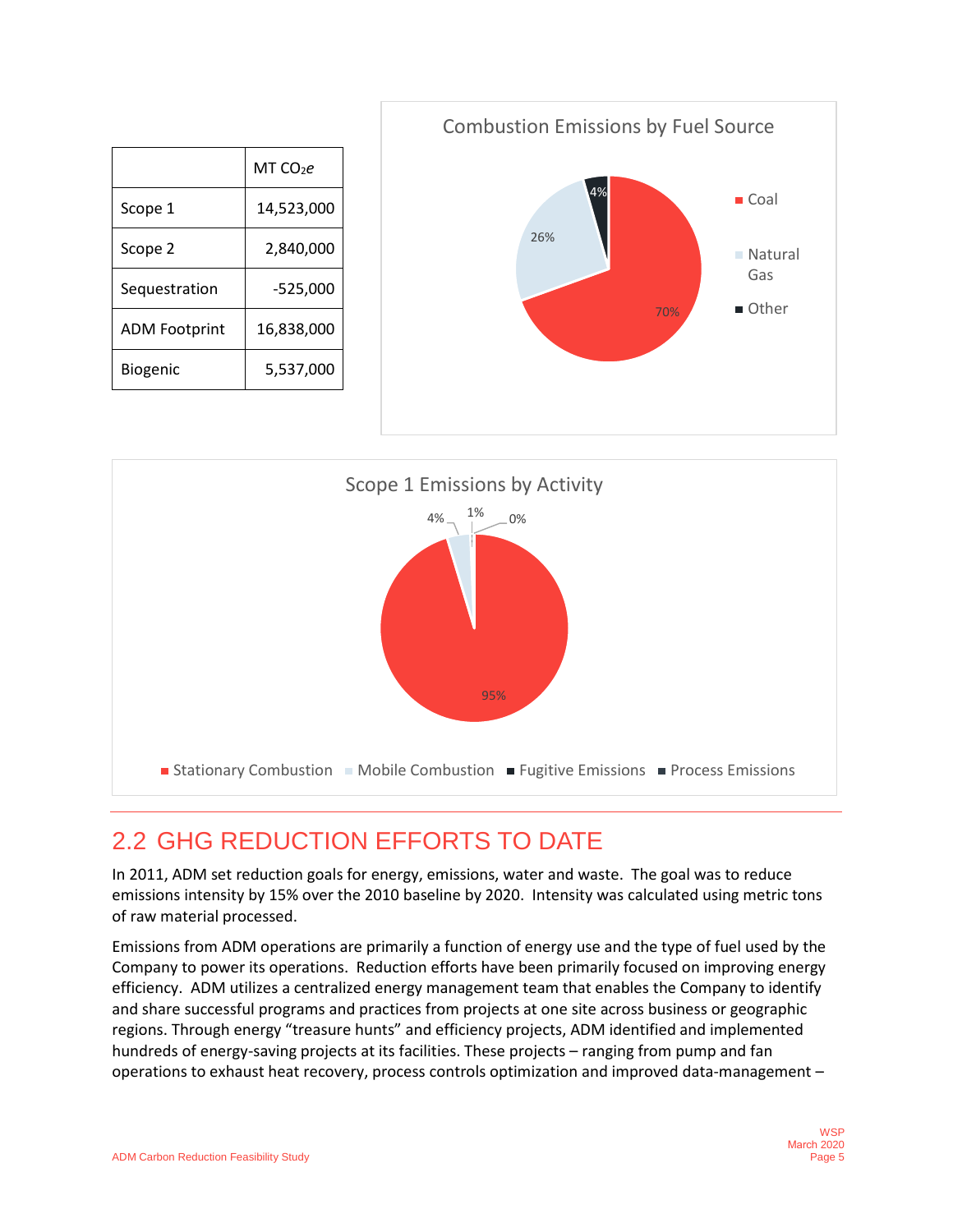have resulted in reduced electricity purchases and onsite fuel usage. ADM achieved its 15% greenhouse gas reduction target in 2018 and has continuously improved.



## <span id="page-7-0"></span>2.3 ANALYSIS METHODOLOGY

With the 2020 deadline for the ADM environmental goals approaching and targets already met, the ADM sustainability and operations teams began work on assessing further reduction opportunities and targets. A carbon reduction task force was established to begin identifying projects that could lower the company's global greenhouse gas footprint. To ensure efforts are aligned with best practices and to further identify reduction opportunities, ADM hired WSP to review internal efforts, assess further reduction opportunities, and formally document the results.

WSP used ADM's carbon reduction task force project list as the basis for the study. Additional projects and reduction opportunities were added to the list by WSP. WSP reviewed the details and estimated CAPEX, OPEX and carbon reductions associated with each project. For the major projects and those that WSP felt warranted additional attention, WSP requested supporting documentation to conduct a highlevel review of the values presented. Projects that were small, unreasonable to review in detail, or appeared to be within reason from a high level were not examined in detail.

The projects examined by WSP had their carbon reduction rationale checked, and final values were independently checked for reasonableness. CAPEX values were checked at a high level using nominal capacity and factored costs. OPEX values were checked with the assumption that labor costs would be similar between options, and only fuel cost was considered in most cases.

WSP's evaluations were based on current prices. A detailed evaluation of future market prices was beyond the scope of this study. A uniform 10-year depreciation was used for analyzing projects.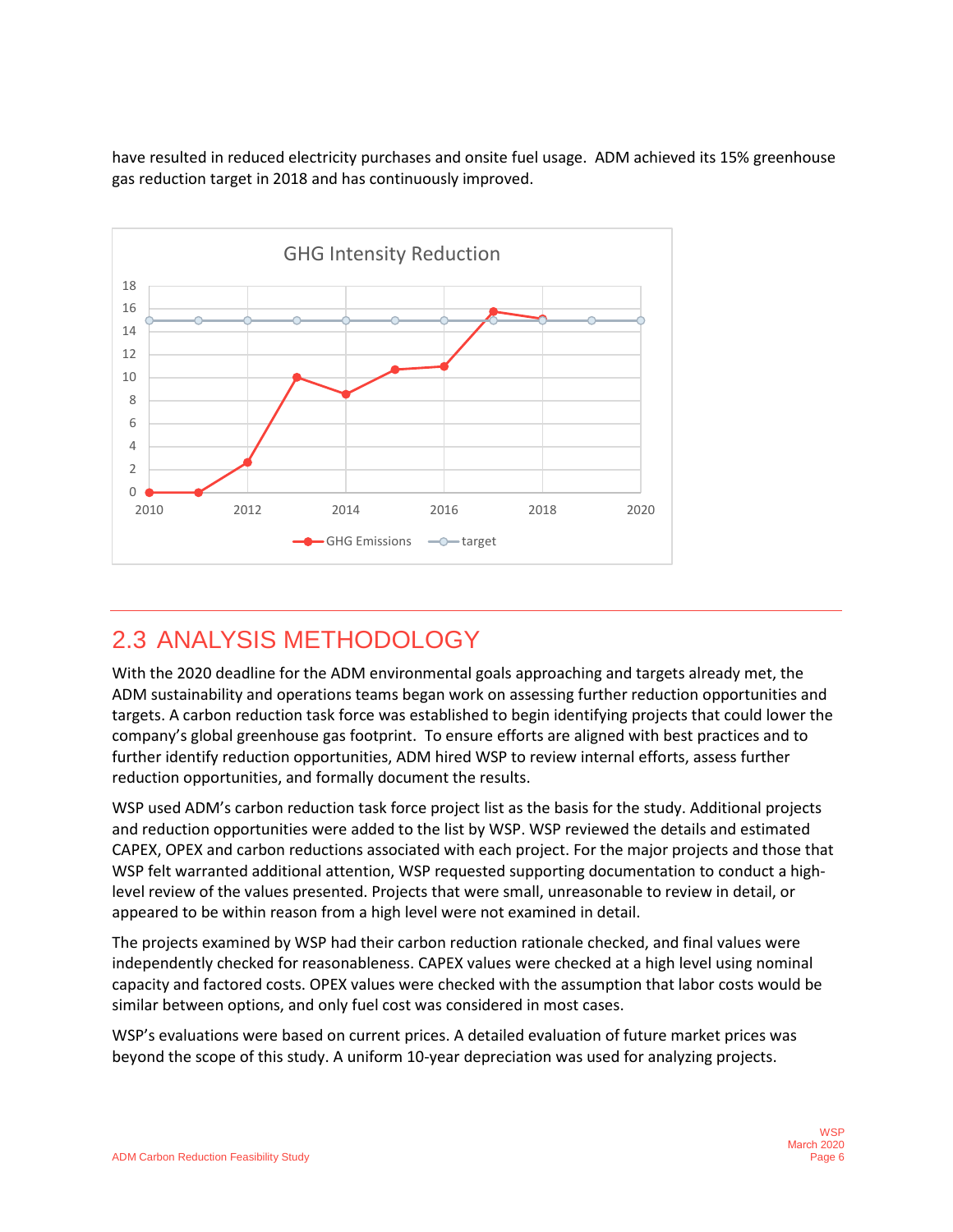The analysis incorporated a carbon price per MT of CO<sub>2</sub>e reduction. The price of carbon represents the perceived direct and indirect financial benefit to ADM of reducing GHG emissions. Simple payback calculations in this study used the OPEX including carbon value, reflecting this financial benefit.

Once WSP had reviewed and confirmed all the projects' key information as technically reasonable, the projects were tabulated and organized into a number of implementation plans for comparison.

### <span id="page-8-0"></span>2.4 MOST IMPACTFUL REDUCTION OPTIONS

The following are the most impactful reduction options identified by ADM and WSP:

- Transition from coal to natural gas for onsite fuel use
- Purchased renewable electricity
- Co-fire solid biomass
- Alternative vehicle fuels
- Efficiency improvements in facilities and vehicles
- Clean gas biogas, renewable natural gas, hydrogen
- Onsite carbon sequestration

### <span id="page-8-1"></span>2.5 ADM PATH FORWARD

#### *2.5.1 ADM REDUCTION GOAL*

In 2010, the world's governments agreed to work towards holding the average global temperature rise to below 2°C, a level deemed likely to prevent the worst effects of climate change. This threshold implies a 'carbon budget' – a total volume of greenhouse gases that can be emitted while still providing a degree of confidence that the 2°C target can be met. According to figures from the Intergovernmental Panel on Climate Change (IPCC), this requires a 41- 72% reduction of global emissions by 2050.

Based upon its analysis of the feasibility study summarized above, ADM has set an ambitious goal to reduce its absolute Scope 1 and 2 greenhouse gas emissions by 25% from its 2019 baseline by 2035. This represents an annual reduction of 1.67% for 15 years. This is more aggressive than the absolute emissions contraction approach that takes into account the global carbon budget, which requires an annual reduction of 1.23% to limit global warming to two degrees Celsius.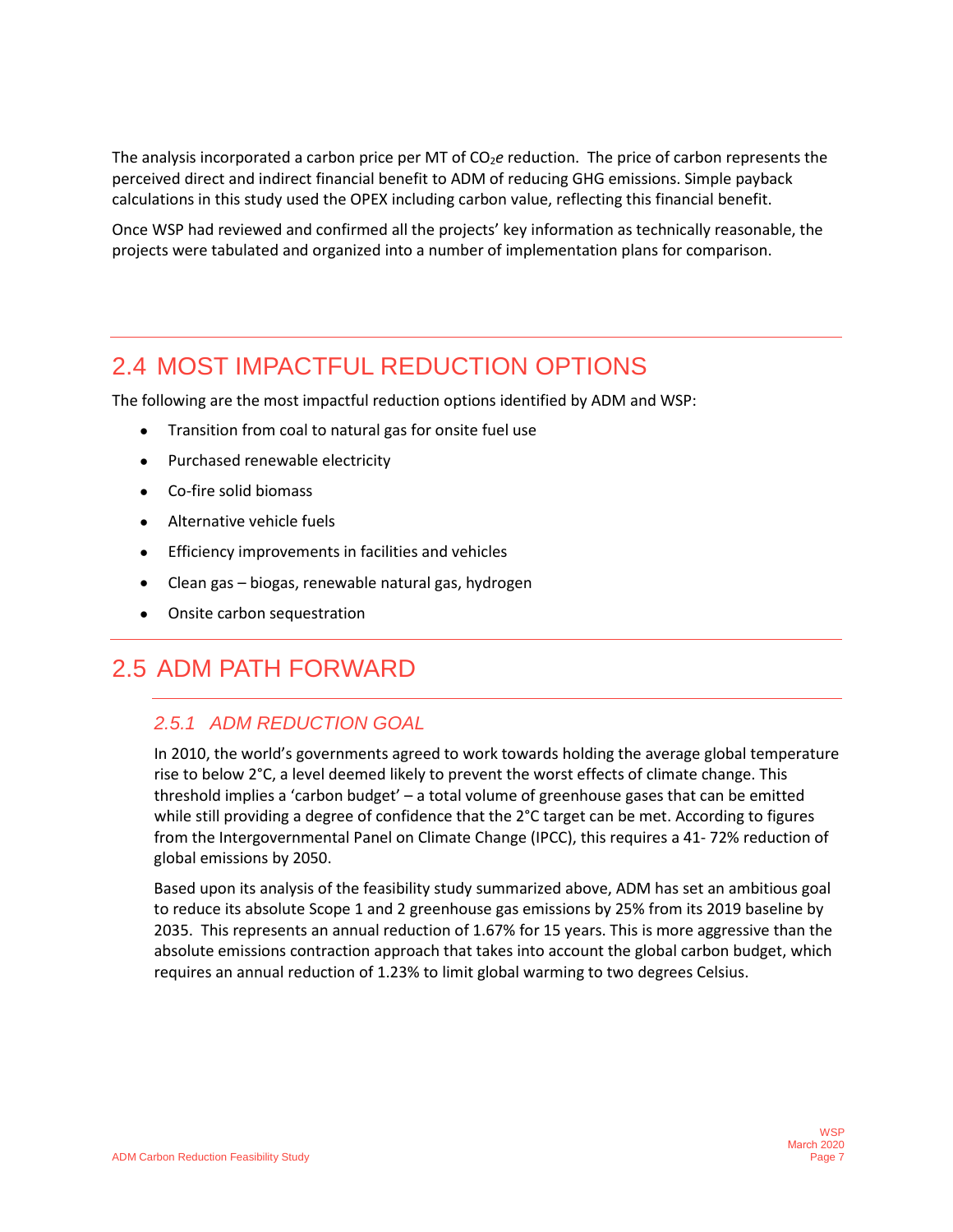### *2.5.2 FEASIBLE EMISSIONS REDUCTION OPPORTUNITIES*

WSP and ADM have developed a plan with sufficient reductions to reach a GHG reduction target of 25% over 15 years. The projects selected to achieve the reductions include purchasing renewable electricity, increasing use of biomass fuels, transportation fleet changes, and in some locations, equipment changes.

- **Renewable energy and biofuels** Through the purchase of renewable electricity, ADM can significantly reduce its Scope 2 emissions. Increasing the amount of biofuels burned onsite will reduce Scope 1 emissions. ADM is moving forward with several projects to use biodiesel in its fleet of boats and trucks.
- **Fuel switching**  In both stationary and mobile equipment, ADM has opportunities to switch to less carbon-intense fuels. Some facilities can feasibly switch to natural gas or cofire biomass in the boilers. ADM is also assessing the use of liquefied natural gas for its boat fleet and compressed natural gas for its truck fleet in certain geographies.
- **Energy treasure hunts** ADM has had success over the past few years conducting energy treasure hunts which identify energy efficiency and reduction opportunities across its facilities globally.

Although sufficient reduction projects have been identified to achieve the 25% reduction target, as ADM implements these projects over the next 15 years, new technologies may become available that offer greater or less costly reduction opportunities.

# <span id="page-9-0"></span>2.6 FUTURE TECHNOLOGY

Near-term (0-10 years) emission reduction projects were the primary focus of this study, given the 15 year timeframe of the 25% target. WSP identified some projects that are not feasible for ADM in the near-term but may be longer-term clean energy opportunities for ADM facilities. As technology and resource availability develops, these opportunities may allow ADM to reduce emissions faster than currently expected. They will also allow ADM to reduce emissions beyond the 15-year timeframe of the 25% goal, to make continued progress toward a future net zero emissions scenario.

#### *2.6.1 ONSITE ELECTRICITY GENERATION*

Installing onsite generation is one of the highest-impact ways to contribute to new clean energy capacity, though for ADM the gross contribution is likely to be small. Options include solar, wind, nuclear and battery storage. Meeting the demand of one of ADM's larger processing facilities would require about 6 square miles of PV panels or over 200 utility-scale wind turbines.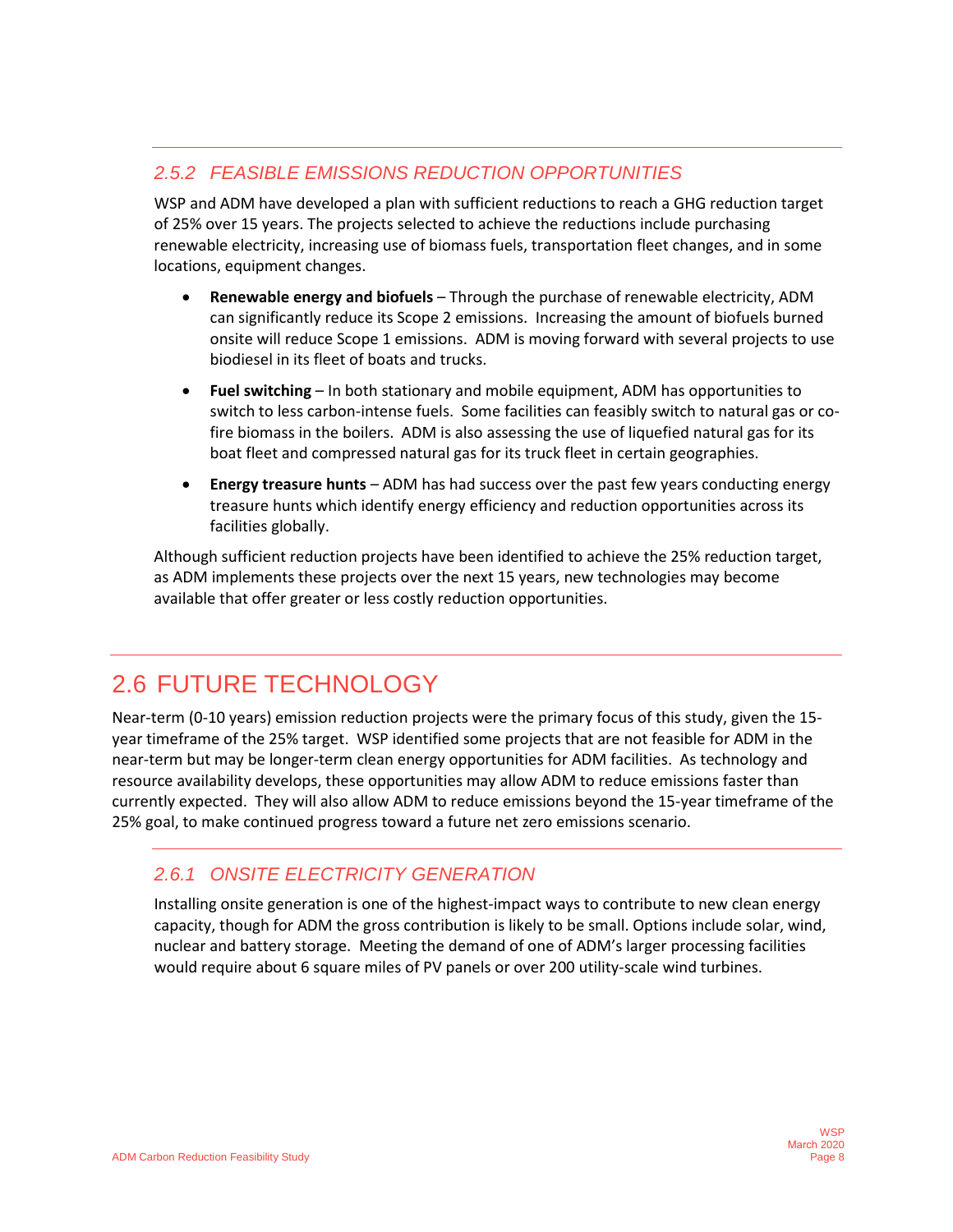#### *2.6.2 ONSITE FUEL OR THERMAL PRODUCTION*

ADM currently generates thermal energy onsite primarily by burning purchased fuels. There are a few options to produce fuels onsite that will reduce GHG emissions such as biogas, solid biomass waste and geothermal. These are not likely options due to resource availability and capital cost.

#### *2.6.3 SHIFTING FUEL USE TO PURCHASED ELECTRICITY*

ADM could consider ending onsite electricity generation with fossil fuels and purchasing renewable electricity instead. ADM could also consider using purchased electricity to generate thermal process energy using electric resistance boilers, rather than burning fossil fuels. Currently, purchased fuel is a much less expensive means to generate thermal energy (and electricity in many cases), so this shift would result in significantly higher OPEX based on current prices. It would also involve the CAPEX cost of boiler replacement. As such, using purchased power for process heat is not a realistic option for ADM in the near term.

#### *2.6.4 PURCHASED FUELS*

- Biomass: this feasibility study includes options to purchase and co-fire biomass with coal onsite. As part of this feasibility study, the firm Ecostrat conducted a biomass supply assessment for ADM facilities. Currently, there are limited supplier options available to aggregate biomass fuel and deliver it on a just-in-time or as-needed basis. The current boilers are permitted for only a certain percentage that varies on a boiler to boiler basis. Where biomass purchase was evaluated, WSP assumed that an average mix of 80 to 90% coal and 10 to 20% biomass could be fired at each facility because higher biomass firing would likely result in operational issues such as ash handling, ash build-up and more downtime, derating and other issues. There may be CAPEX requirements to adjust the boiler feed systems for cofiring, and it may take a year or two for these modifications to be planned, budgeted and installed before co-firing can begin. To utilize 100% biomass, entirely new boilers would be required, and biomass fuel yards would be required as there is not sufficient storage space at boiler facilities. In addition, if relying on 100% biomass, ADM could be receiving more than 500 trucks per day of biomass fuel.
- Biogas: landfills, livestock facilities, and wastewater treatment plants are among the common sources of biogas. Eventually, if there are biogas sources located near to ADM facilities (typically ten miles or less), a pipeline could be built and biogas delivered for use as a fuel by ADM.
- Biofuels: this feasibility study includes options to mix biodiesel with fossil fuels in ADM's vehicle fleets. In the future, it may be feasible to use 100% biodiesel in these vehicles, further reducing GHG emissions.
- Renewable natural gas (RNG): pipeline-quality natural gas that comes from renewable sources is called RNG. The typical sources are processed biogas or hydrogen generated by renewable electricity and then converted to methane. RNG can be purchased from natural gas suppliers and delivered to ADM contractually (though not physically) through the natural gas grid, displacing traditional natural gas.